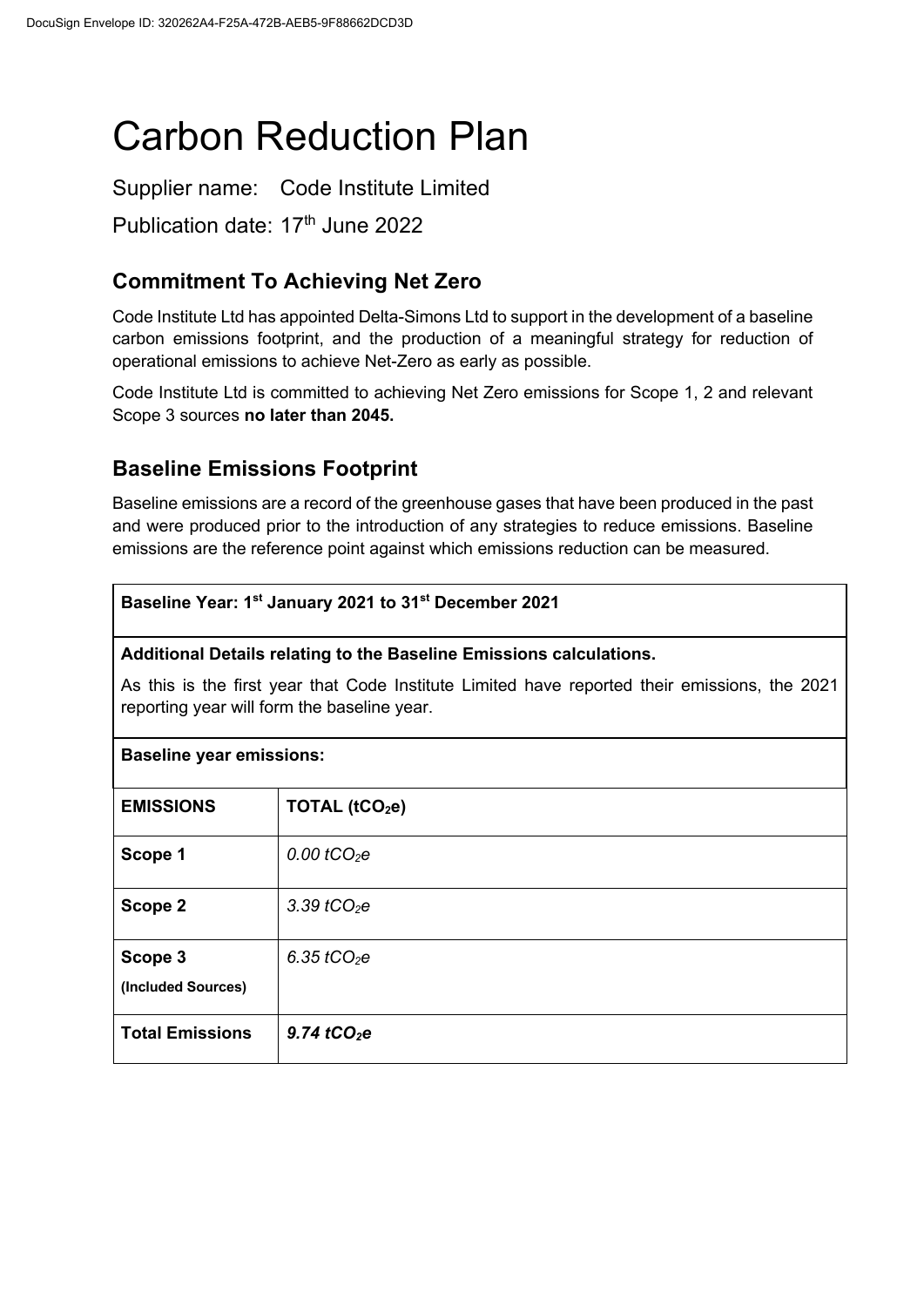| <b>Current Emissions Reporting</b> |  |  |
|------------------------------------|--|--|
|------------------------------------|--|--|

| <b>Reporting Year: 2021</b>   |                           |  |
|-------------------------------|---------------------------|--|
| <b>EMISSIONS</b>              | TOTAL $(tCO2e)$           |  |
| Scope 1                       | $0.00$ tCO <sub>2</sub> e |  |
| Scope 2                       | 3.39 $tCO2e$              |  |
| Scope 3<br>(Included Sources) | 6.35 $tCO2e$              |  |
| <b>Total Emissions</b>        | $9.74$ tCO <sub>2</sub> e |  |

## **Emissions reduction targets**

In order to continue our progress to achieving Net Zero, we have adopted the following carbon reduction targets. We project that carbon emissions will decrease over the next 23no. years to c. 1.40 tCO2e by 2045. This is a reduction of 86%. Progress against these targets can be seen in the graph below: